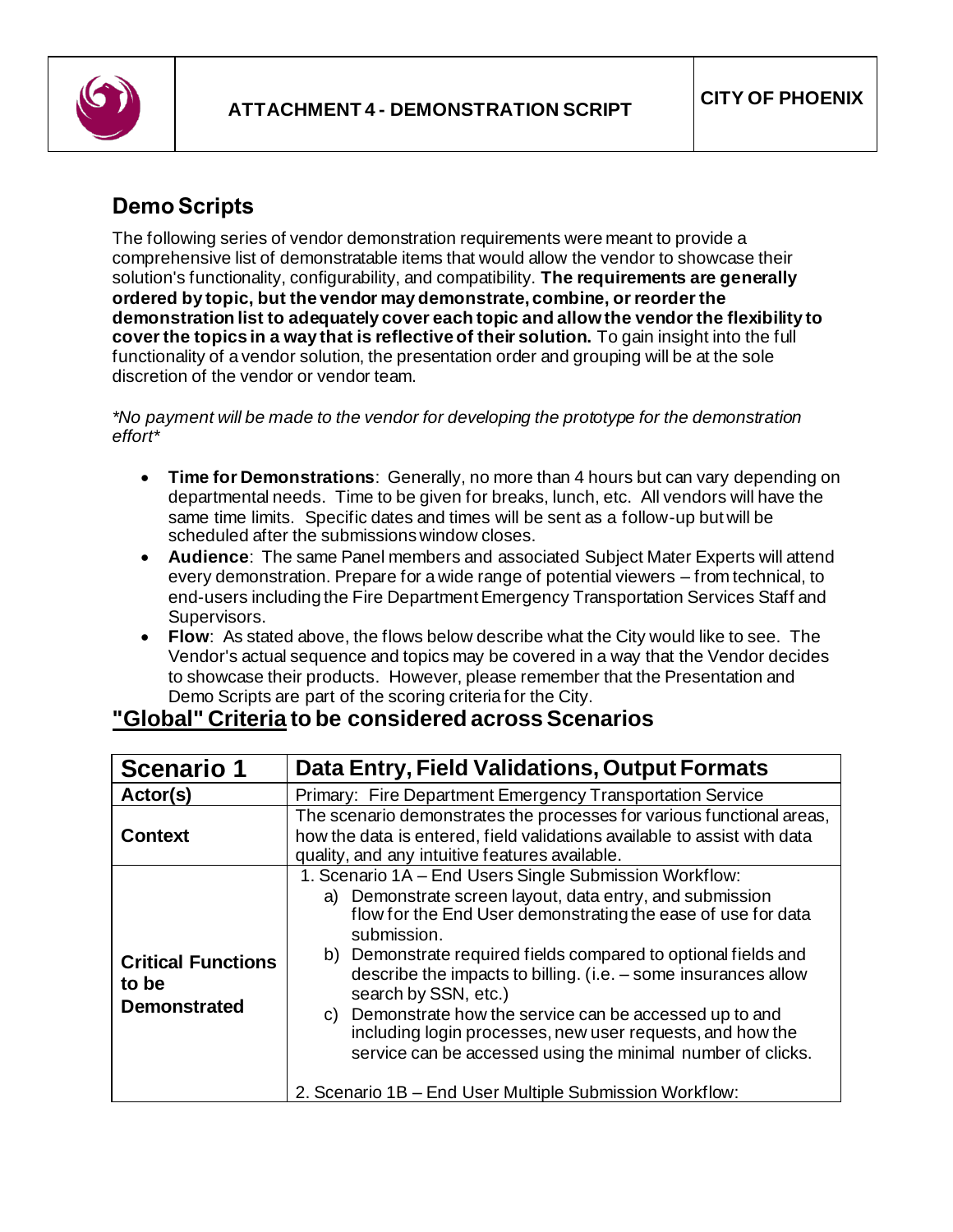

|                                                           | Demonstrate screen layout, data entry, and submission flow for<br>a)    |
|-----------------------------------------------------------|-------------------------------------------------------------------------|
|                                                           | the End User demonstrating the ease of use for data                     |
|                                                           | submission.                                                             |
|                                                           | b) Demonstrate required fields compared to optional fields and          |
|                                                           | describe the impacts to billing. (i.e. – some insurances allow          |
|                                                           | search by SSN, etc.)                                                    |
|                                                           |                                                                         |
|                                                           | c) Demonstrate file batch output when doing multiple                    |
|                                                           | submissions. This would include a possible "interface/tool" to          |
|                                                           | allow this data to be usable for Emergency Transportation               |
|                                                           | Services workflows.                                                     |
|                                                           | d) Demonstrate how allowed authorized users are to download             |
|                                                           | ANSI X12 270/271 inquiry and response information for all               |
|                                                           | records within processed inquiry batches.                               |
| <b>Scenario 2</b>                                         | <b>Eligibility and Claims Submission Check</b>                          |
|                                                           |                                                                         |
| Actor(s)                                                  | Primary: Fire Department Emergency Transportation Services              |
| <b>Context</b>                                            | This scenario shall demonstrate the end user interface functionality as |
|                                                           | it relates to Eligibility and Claims submission procedures/forms        |
|                                                           | 1. Scenario 2A - Demonstrate the end users Insurance Eligibility        |
|                                                           | Check process for the following insurance payors:                       |
|                                                           | a) Medicare (Noridian)                                                  |
|                                                           | b) Blue Cross/Blue Shield (BCBS)                                        |
|                                                           | c) United Healthcare (AHCCS, Commercial and Medicare                    |
|                                                           | Advantage)                                                              |
|                                                           | d) Humana                                                               |
|                                                           | e) Cigna                                                                |
|                                                           | f) Aetna                                                                |
|                                                           | g) State of AZ AHCCCS                                                   |
|                                                           |                                                                         |
| <b>Critical Functions</b><br>to be<br><b>Demonstrated</b> | h) Mercy Care                                                           |
|                                                           | Allwell/Ambetter<br>i)                                                  |
|                                                           | i)<br>Tricare/VA                                                        |
|                                                           | 2. Scenario 2B – Demonstrate the end users Insurance Claim              |
|                                                           | Submission process for the following insurance payors:                  |
|                                                           | a) Medicare (Noridian)                                                  |
|                                                           | b) Blue Cross/Blue Shield (BCBS)                                        |
|                                                           | c) United Healthcare (AHCCS, Commercial and Medicare                    |
|                                                           | Advantage)                                                              |
|                                                           | d) Humana                                                               |
|                                                           | e) Cigna                                                                |
|                                                           | Aetna<br>f)                                                             |
|                                                           | g) State of AZ AHCCCS                                                   |
|                                                           | h) Mercy Care                                                           |
|                                                           | Allwell/Ambetter<br>i)                                                  |
|                                                           | Tricare/VA<br>j)                                                        |
|                                                           |                                                                         |
|                                                           | 3. Demonstrate how allowed authorized users are to submit ANSI X12      |
|                                                           | 837 EDI claims files to Medicare, Medicaid and an array of commercial   |